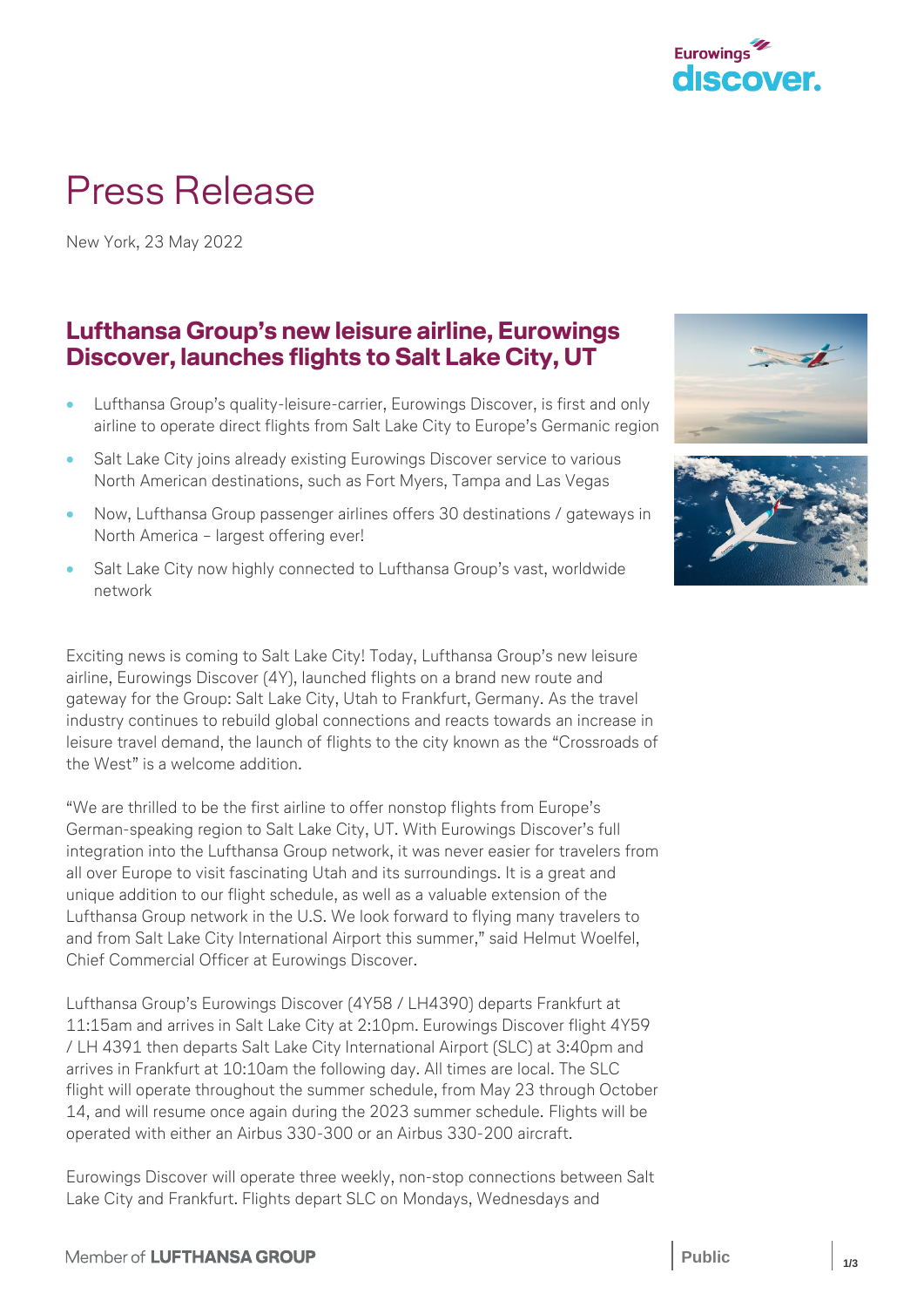

Fridays, and is the only direct service from Salt Lake City to Europe's Germanspeaking countries. The connection is a summer seasonal service.

"The United States remains the most important market for the Lufthansa Group outside of our European bases, and we remain committed to the region as we map our recovery from the impacts of the pandemic," said Don Bunkenburg, Senior Director of Sales U.S., Central, West and Central America, Lufthansa Group. "Salt Lake City is a brand new gateway for the Lufthansa Group and we could not be happier to add more opportunities and capacity into and out of the United States."

"Since Eurowings Discover announced nonstop service between SLC and Frankfurt a year ago, the excitement and anticipation have been building," said Bill Wyatt, executive director, Salt Lake City International Airport. "Today, we give a hearty welcome to our newest international carrier and look forward to a long and prosperous partnership."

### **Lufthansa Group offers vast, worldwide connectivity**

Eurowings Discover connects Salt Lake City to all of Europe and beyond. Through the integration into the Lufthansa Group network, passengers benefit from the direct connection to all German and European Lufthansa Group departure points, as well as a continuous booking process and seamless transfer traffic throughout the world.

#### **High-quality product with many services included**

Eurowings Discover offers a high-quality product with many services included. The aircraft offers up to 300 seats, up to 30 of which are in Business Class (full lie-flat seats), up to 31 in Premium Economy and up to 244 in Economy. In all three classes, guests can look forward to a special, high-quality travel experience with all meals and non-alcoholic beverages included in the fare. Aside from the culinary experience, Eurowings Discover also provides complimentary onboard entertainment with seats in all classes offering individual, personal screens. Another special feature on board Eurowings Discover: guests can quickly and easily connect to the Onboard Cloud via their own device to receive an extended entertainment offer.

The flights are bookable via all usual booking channels including lufthansa.com and eurowings.com.